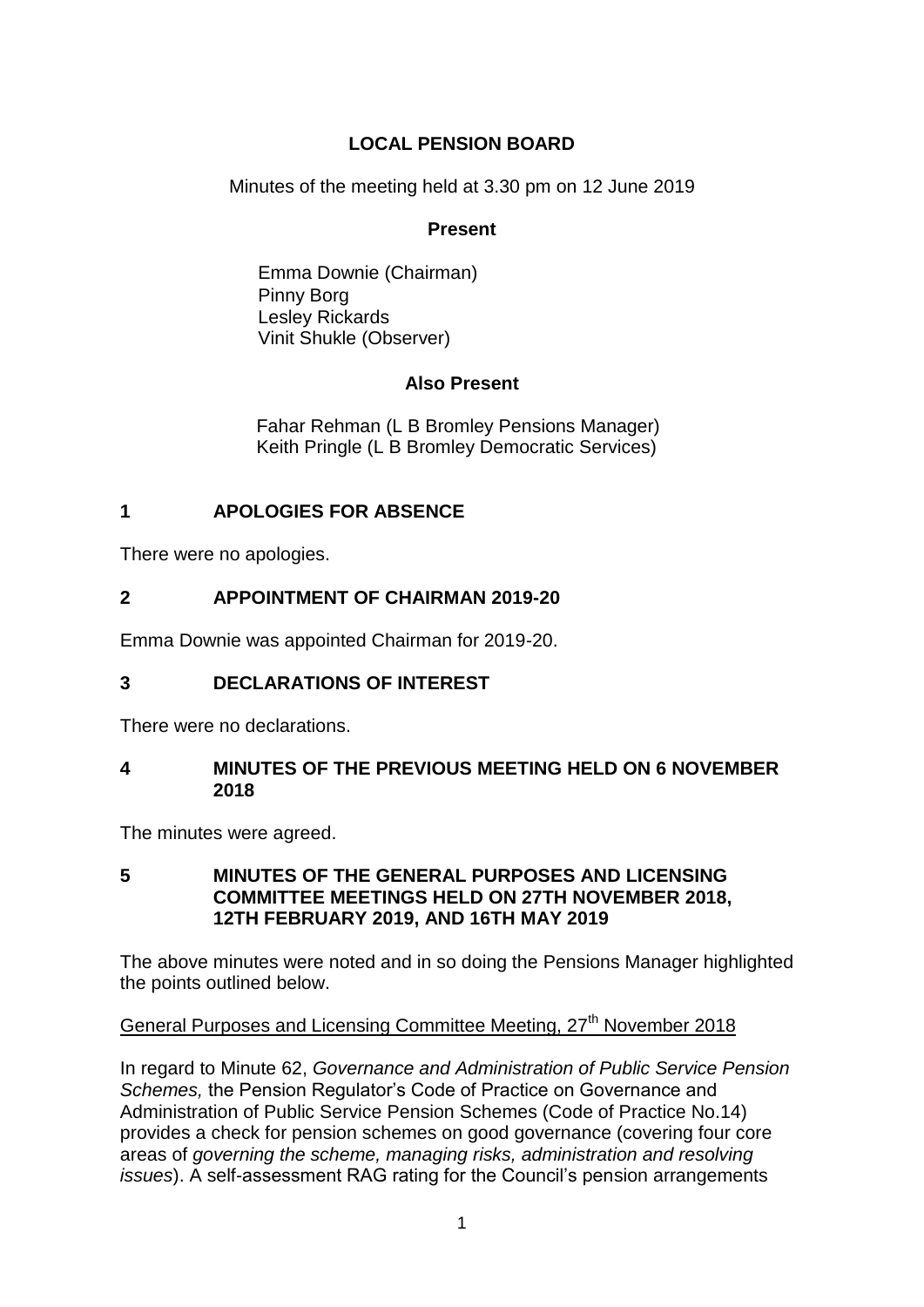*Local Pension Board 12 June 2019*

contains no reds and plans are being put in place to ensure full compliance, primarily focussing on those areas not already rated green.

Minute 63, *Local Government Pension Scheme (Amendment) Regulations 2018*, concerned details of required amendments to the Council's published discretionary policies arising from the regulations and a new requirement to pay an employer leaving the scheme any surplus exit credits where the assets of the exiting employer are greater than their pension liabilities based on calculations by the scheme actuary. The Pension Fund should pay any surplus to an employer exiting the Pension Fund within three months of the exit event. There is however a few employers with an admission agreement in the Bromley Fund having a "pass through" arrangement which are being reviewed to ensure the terms fully reflect this new requirement.

**6 MINUTES OF THE PENSIONS INVESTMENT SUB-COMMITTEE MEETINGS HELD ON 7TH NOVEMBER 2018, 14TH JANUARY 2019, AND 5TH MARCH 2019**

Board Members also noted the above minutes with the Pensions Manager highlighting notable points as summarised below..

## Pensions Investment Sub- Committee, 7<sup>th</sup> November 2018

The Bromley Fund's market value at 30<sup>th</sup> September 2018 stood at £1,045.5m (increasing from £1,017.9m at  $30<sup>th</sup>$  June 2018). The Bromley Fund also won the LGPS Fund of the Year (assets under £2.5bn) in 2018, in recognition of the Fund's consistent high performance (this was in addition to the Fund having won the LGPS Investment Performance of the Year in 2017).

# Pensions Investment Sub- Committee, 5<sup>th</sup> March 2019

The Fund's market value at 31<sup>st</sup> December 2018 ended the quarter at £963.7m with market conditions having led to a significant negative performance for the Fund in Quarter 3 2018/19 (echoed around the country). However, the Fund's market value increased considerably in the final quarter of 2018/19, roughly reversing the fall in value during the third quarter.

## **7 PLANNING FOR TRIENNIAL VALUATION**

An update was provided on the process for the forthcoming triennial valuation of the Bromley Fund.

Officers have sent details of the Fund to Mercers (the Fund's Actuary) with Fund data expected to follow in early August 2019. Final valuation results are expected from Mercers in February 2020 and the valuation will be effective from 1<sup>st</sup> April 2020.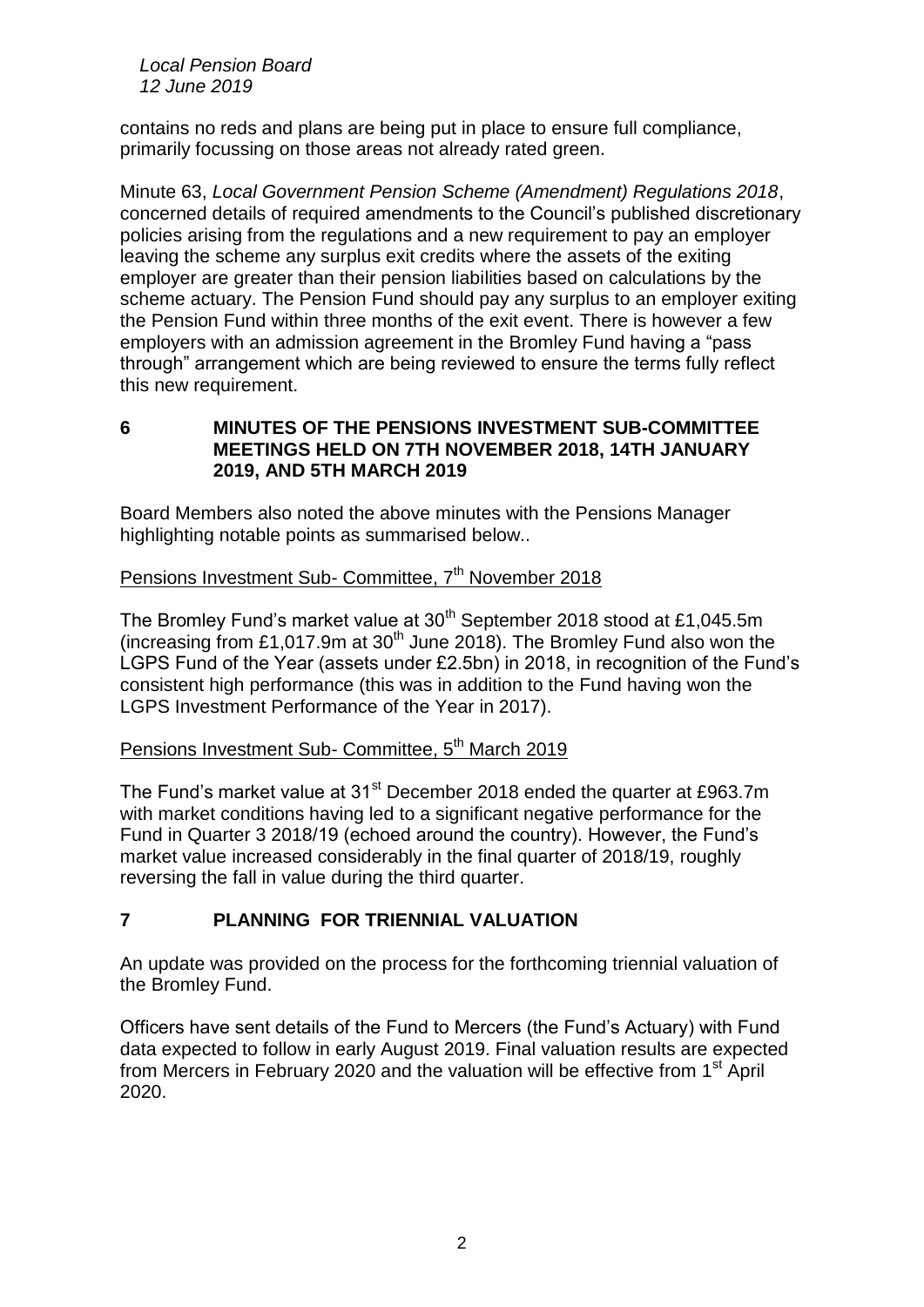#### **8 MINISTRY OF HOUSING, COMMUNITIES AND LOCAL GOVERNMENT CONSULTATIONS**

Board Members had received a Government Consultation document entitled *"Local Government Pension Scheme: Fair Deal – Strengthening pension protection - Policy consultation"* and the Council's response*.* 

Board Members also considered the Council's response to Government consultations on:

- Changes to the Valuation Cycle and Management of Employer Risk; and
- The Good Governance Project Survey (Council response tabled at the meeting)

## Local Government Pension Scheme: Fair Deal – Strengthening pension protection - Policy consultation

The Government sought views on proposals to make amendments to the LGPS in England and Wales requiring service providers to offer LGPS membership to individuals who have been compulsorily transferred from an LGPS employer. The proposed reforms would mean that independent providers would no longer have the option of providing transferred staff access to a broadly comparable scheme. Instead, employees would always have continued access to the LGPS.

In outlining aspects from the draft Fair Deal regulations, the Pensions Manager referred to the proposed Deemed Employer Status explaining how this might work and how the Council could be expected to be considered a Deemed Employer for schools under the regulations. But an Academy could also be considered a Deemed Employer where it commissions arrangements such as a cleaning contract.

Brief details were also outlined on exiting arrangements, including how surpluses would be treated in the case of a Deemed Employer.

### Changes to the Valuation Cycle and Management of Employer Risk

Under Government proposals, it is intended to change the LGPS valuation cycle from three to four years in order to bring the LGPS valuation cycle in line with other Public Sector schemes.

The Pensions Manager provided a brief overview of the consultation document. The Council is working on a response which will be shared with Board Members in due course.

Reference was also made to employer risk, reviewing the risk that employers have in LGPS pension funds, and looking at how this risk is assessed and managed.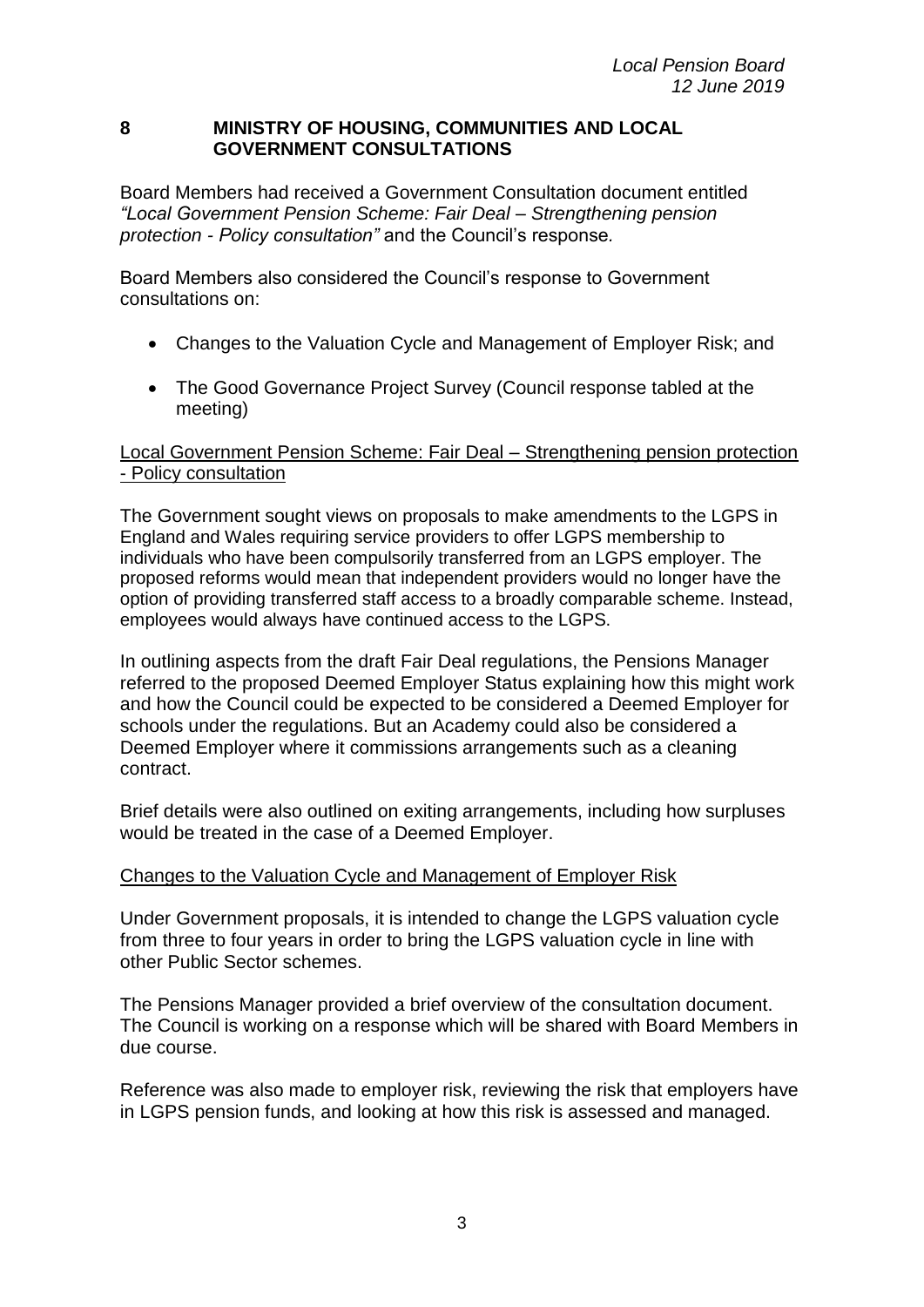#### *Local Pension Board 12 June 2019*

### The Good Governance Project Survey

A brief outline was given of governance proposals set out in the survey and certain points were highlighted to Board Members. The proposals centred on the following four options:

- Option 1 Introduce guidance or amendments to LGPS Regulations 2013 to enhance the existing arrangements by increasing the independence of the management of the fund and clarifying the standards expected in key areas;
- Option 2 Greater ring-fencing of the LGPS within existing structures greater separation of pension fund management from the host authority, including budgets, resourcing and pay policies;
- Option 3 Use of new structures: Joint Committees; and
- Option 4 An alternative single purpose legal entity that would retain local democratic accountability and be subject to Local Government Act provisions. This might be through a combined authority route or through a public body established by statute.

A detailed response to the survey had been provided by the Council and this was circulated at the meeting.

A question was asked on what responses had been provided by other local authorities. The Pensions Manager had not seen any responses but suspected there may be similarities.

## **9 NATIONAL ISSUES AFFECTING THE LOCAL GOVERNMENT PENSION SCHEME (LGPS)**

The Pensions Manager updated the Board on two current issues.

The first concerned the McCloud judgement. This relates to transitional protections given to scheme members in the judges and firefighters schemes as part of public service pensions reform who in 2012 were within 10 years of their normal retirement age. Tapered protections were provided for those 3-4 years younger. On 20th December 2018 the Court of Appeal found that these protections were unlawful on the grounds of age discrimination and could not be justified.

In all public service schemes, protections were applied to members of the schemes within 10 years of retirement. The form that protection took varies from scheme to scheme. Although the case only directly relates to two schemes it is anticipated that the principles of the outcome could be accepted as applying to all public service schemes. If the protections are unlawful then members found to have been discriminated against will need to be offered appropriate remedies to ensure they are placed in an equivalent position to the protected members.

Government are expected to appeal against this decision.